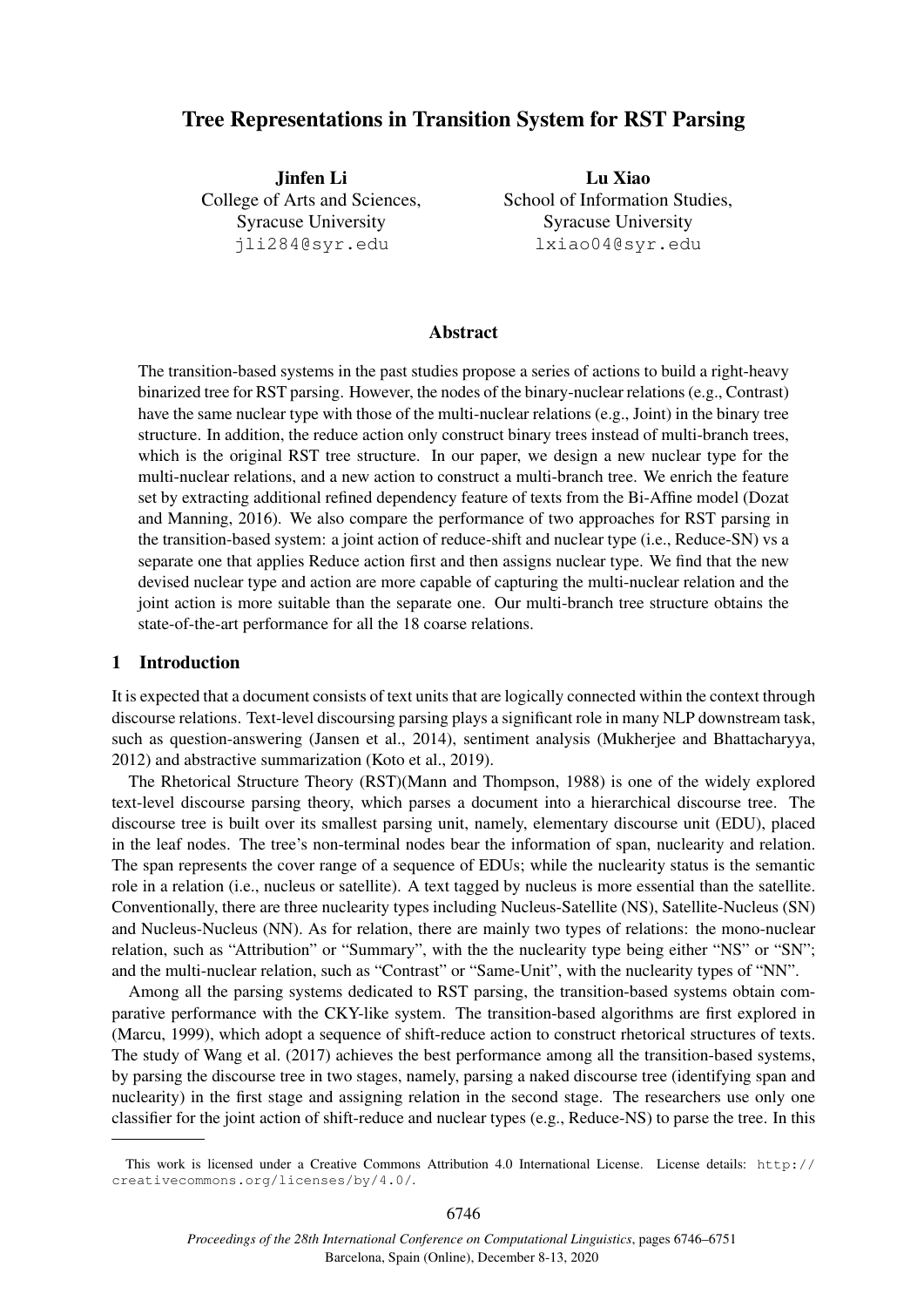study, we explore whether two separate classifiers for shift-reduce action and nuclear type respectively (i.e., identifying span first, and then nuclearity comes later) is more effective in the RST parsing task.

Previous transition systems do not differentiate the nuclear type between multi-nuclear relations and binary-nuclear relations. Neither did they achieve satisfying performance on the multi-branch relation such as Topic-change. We find that there are 1.9% and 1.7% multi-branch nodes in the original RST tree in the training and test dataset respectively (the frequency details are shown in the Appendix). Because we utilize the Nucleus feature (Wang et al., 2017) in the relation classifier, a distinctive nuclearity type for the multi-branch relations would be helpful to differentiate them from the binary-branch relations.

In addition, previous studies represent RST by the right-heavy binary trees, which inevitably create the redundant nonexistent node in the original RST tree. To solve these problems, we come up with a new nuclear type " $\hat{N}$ " for the multi-nuclear relation, and a new action " $\hat{R}$ " to construct a multi-branch tree. Experimental results tell us that the newly designed nuclear type and action labels are capable of capturing multi-nuclear relations.

In sum, our paper mainly makes the following contributions:

- As Wang et al. (2017) proved that the dependency feature is helpful for span, nuclearity and relation identification in RST parsing. We refine the feature lists by adding the dependency feature generated by the deep Biaffine Attention model (Dozat and Manning, 2016) .
- We propose a new nuclear type  $(\hat{N})$  to distinguish the multi-nuclear types from the binary-nuclear types.
- We come up with a new action: the Flat Reduce  $(\hat{R})$  to construct a multi-branch tree.
- We examine that the joint action of shift-reduce and nuclear type is more suitable in the transitionbased system comparing to the separate one.

# 2 Our Approach

We construct two tree structures: the binary tree and multi-branch tree structures, with a new nuclear type and a new action, respectively. To enrich the features for the small number of training examples of the new labels, we add the extra dependency features generated by the Bi-Affine model (Dozat and Manning, 2016), along with the features extracted by Wang et al. (2017). We also examine the performance of two approaches in our transition-based system: to identify span and nuclearity concurrently with one classifier vs to identify them separately using different classifiers.

#### 2.1 Binary Tree Structure

In the previous studies, researchers annotate the multi-nuclear type with a notion of "NN", and parse the RST tree into a right-heavy binary tree (as shown in Figure 1a). Such annotation cannot differentiate the multi-nuclear types from the binary-nuclear ones. Since the multi-nuclear relations have different tree structure in the original RST tree, we propose a new nuclear type of " $\hat{N}$ " for the multi-nuclear nodes (as shown in Figure 1b,(Binary†)), corresponding to the nuclear type of "NN" for the binary-nuclear nodes. With the annotation of " $\hat{N}$ ", the nuclear types of the binary-nuclear relations (e.g., Explanation and Contrast) and the multi-nuclear relations (e.g., List and Same-Unit) are distinguishable. We present the example in Table 1.

#### 2.2 Multi-branches Tree Structure

In order to capture the distinct tree structure of the multi-nuclear relations, we keep the original RST tree structure (Multi†) by using a new action of Flat Reduce  $\hat{R}$ . As shown in Table 1, the action of  $\hat{R}$ (list,  $\hat{N}$ )<sub>1</sub> forms a sub tree  $\widehat{e_2e_3}$ . However, instead of forming a binary sub tree, action  $\widehat{R}$ (list,  $\widehat{N}$ )<sub>2</sub> flattens the tree structure so that  $EDU_1$ ,  $EDU_2$  and  $EDU_3$  are in the same depth in a tree. A corresponding tree structure is shown in Figure 1c.

After proposing the new form and action labels, the frequency of the new joint-action R- $\hat{N}$  and  $\hat{R}-\hat{N}$  is relatively low comparing to the others. In order to better fit for the sparse train examples, we enrich our feature by introducing the dependency feature explained in the following section.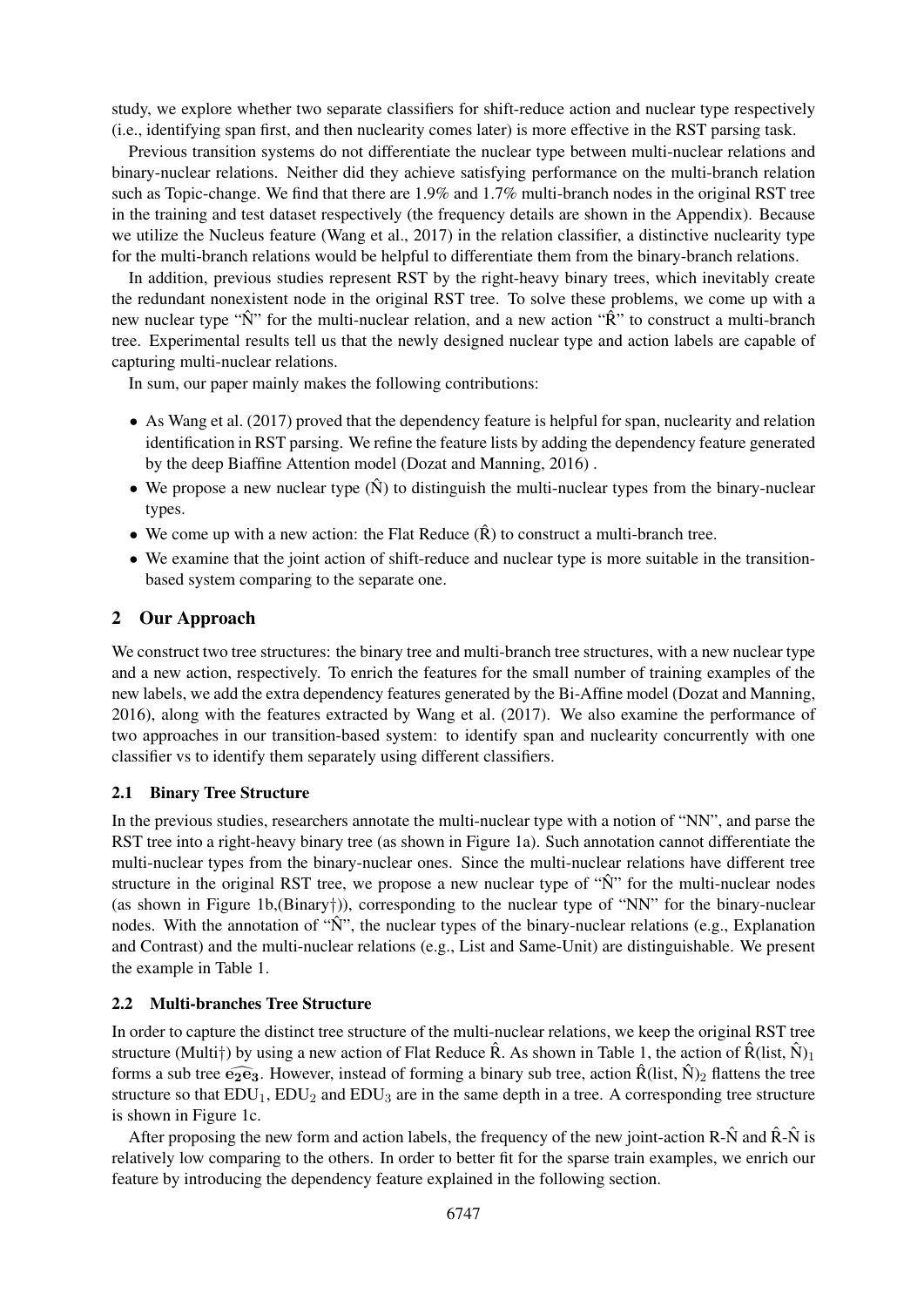

(a) Binary tree structure of multi-nuclear relation in previous studies

(b) Binary tree structure of multi-nuclear relation

(c) Multi-branch tree structure of multi-nuclear relation

Figure 1: RST tree structures

| <b>Step</b>    | Stack           | Oueue                | <b>Binary</b>        |                                      | Multi                                     |                                      |  |
|----------------|-----------------|----------------------|----------------------|--------------------------------------|-------------------------------------------|--------------------------------------|--|
|                |                 |                      | Action               | Relation                             | Action                                    | Relation                             |  |
|                | Ø               | $e_1, e_2, e_3, e_4$ | <b>SH</b>            |                                      | <b>SH</b>                                 | Ø                                    |  |
| $\overline{2}$ | e <sub>1</sub>  | $e_2, e_3, e_4$      | <b>SH</b>            | Ø                                    | <b>SH</b>                                 | Ø                                    |  |
| 3              | $e_1, e_2$      | $e_3, e_4$           | <b>SH</b>            | Ø                                    | <b>SH</b>                                 | Ø                                    |  |
| 4              | $e_1, e_2, e_3$ | $e_4$                | $R(list, \hat{N})_1$ | Ø                                    | $\hat{R}$ (list, $\hat{N}$ ) <sub>1</sub> | Ø                                    |  |
| 5              | $e_1, e_{2:3}$  | $e_4$                | $R(list, \hat{N})_2$ | $\widehat{\mathbf{e}_2\mathbf{e}_3}$ | $\hat{R}$ (list, $\hat{N}_2$ )            | $\widehat{\mathbf{e}_2\mathbf{e}_3}$ |  |
| 6              | $e_{1:3}$       | $e_4$                | <b>SH</b>            | $\widehat{e_1e_2}$                   | SН                                        | $e_1 \widehat{e_2} e_3$              |  |
| 7              | $e_{1:3}, e_4$  | Ø                    | R(summary, NS)       |                                      | R(summary, NS)                            |                                      |  |
| 8              | $e_{1:4}$       | Ø                    | <b>PR</b>            | $e_{1:3}e_4$                         | <b>PR</b>                                 | $e_{1:3}e_4$                         |  |

Table 1: A transition-based system with a new form of  $\hat{N}$  and a new action  $\hat{R}$ 

#### 2.3 Refined Dependency Feature

(Wang et al., 2017) proposed the dependency feature, which is helpful for span, nuclearity and relation identification in RST parsing. We further refine dependency feature generated by the deep Biaffine Attention model (Dozat and Manning, 2016), and obtain the representations of head, dependent and arc-label for each EDU.

We present the architecture of Bi-Affine model in Figure 2. The Bi-Affine model is composed of several components including (1) a BLSTM layer extracting the representation of a sentence  $r_k$ , where k is the number of words; (2) two MLP layers obtaining hidden states of head  $h_i^{(arc-head)}$  $\binom{(arc-mean)}{i}$ , dependent  $h_i^{(arc-dep)}$  $\hat{i}^{(arc-dep)}$ , respectively; (3) a Bi-Affine layer to extract the arc-label  $s_{i,j}^{(arc)}$ . After achieving the head, dependent and arc-label hidden states, we obtain the vector for an EDU  $D_e$  by concatenating them. The vector of the merged span  $D_{e_{m:n}}$  is the average vector from  $D_{e_m}$  to  $D_{e_n}$ , where m and n is the start and end boundary of the span.

$$
r_k = BLSTM(x_k)
$$
  
\n
$$
h_i^{(arc-dep)} = MLP^{(arc-dep)}(r_i)
$$
  
\n
$$
h_j^{(arc-head)} = MLP^{(arc-head)}(r_j)
$$
  
\n
$$
s_{i,j}^{(arc)} = Bi - Affine(h_i^{(arc-dep)}, h_j^{(arc-head)})
$$
  
\n
$$
D_e = [H^{(arc-dep)}; H^{(arc-head)}; S^{(arc)}]
$$
  
\n
$$
D_{e_{m:n}} = ave(\sum_{p=m}^{n} D_{e_p})
$$
\n(1)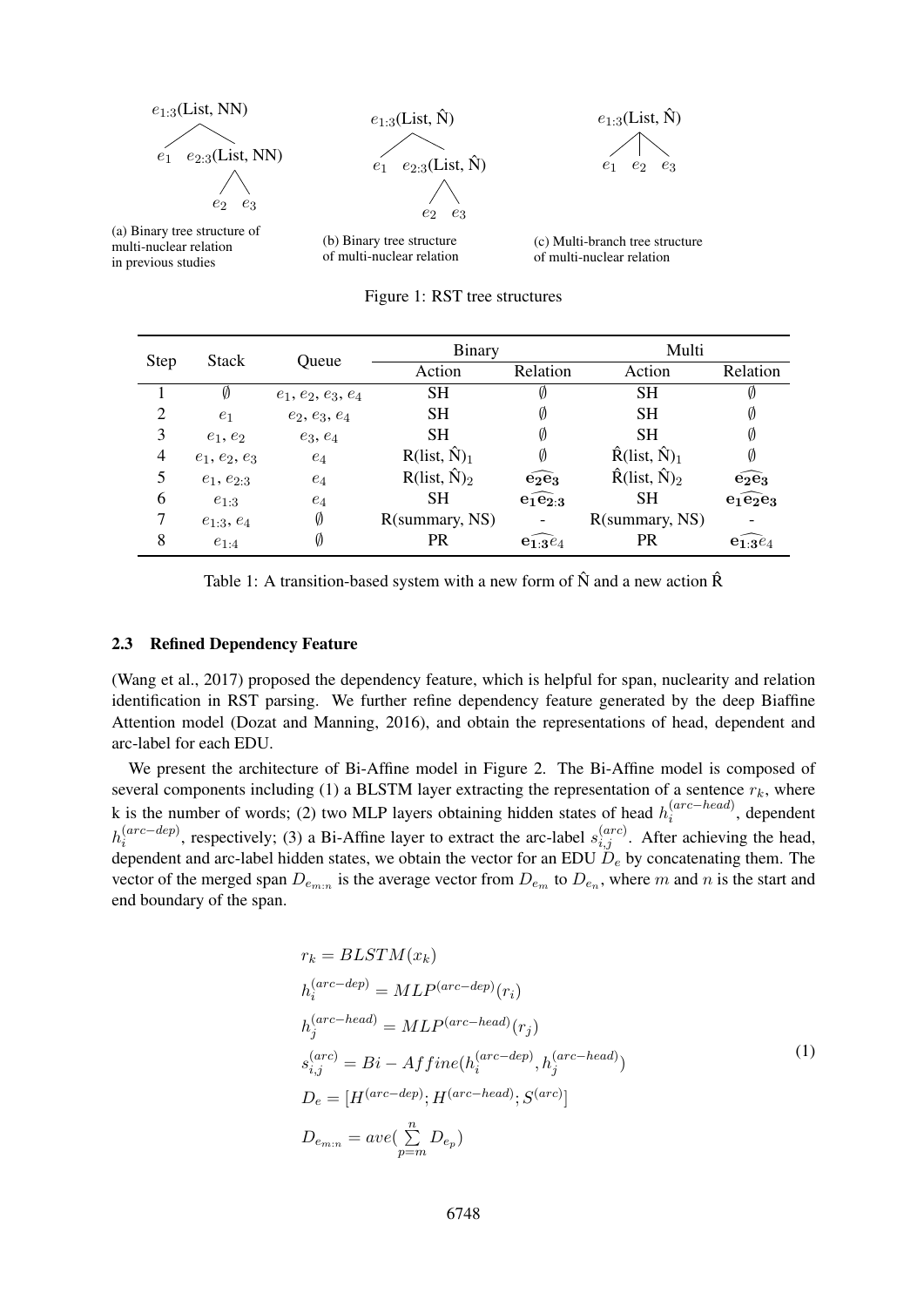

Figure 2: Overview of Bi-Affine Model

## 2.4 A Separate Classifier for Nuclear Type

Previous studies propose the information-rich actions (e.g., Reduce-NS-Contrast) to identify span, nuclearity and relation in the same stage, while (Wang et al., 2017) separate the relation from the actions and assign relation in a second stage, which obtains great success. In our study, we further explore whether separating the nuclearity from the action is more suitable. We assume an independent classifier for the binary action classification task, and a nuclearity classifier would achieve better performance on the separate subtasks.

We adopt all the features used by (Wang et al., 2017) including the *Status, Position, Structural, Dependency*(which is different from ours), *N-gram* and *Nucleus* for the action classifier, and an additional SVM nuclearity classifier (Separate†); while *Dependency, N-gram, Nucleus, Refined Structural* and *Tree* features are used for the relation classifier.

## 3 Experimental Setup

We use the default 385 documents (347 and 38 documents in training and test dataset respectively) from the Wall Street Journal (RST-DT) (Mann and Thompson, 1988). The 18 coarse-grained relations are evaluated in our experiment such as the binary-nuclear relation of "Contrast" and the multi-nuclear relation of "Joint" (Sagae and Lavie, 2005). We report the Micro-averaged F1 scores of RST-Parseval (Marcu, 2000) and labelled attachment decisions (LAS) with respect to span, nuclearity and relation.

#### 4 Results

We only compare our results with the state-of-the-art transition-based system: two-stages system (Wang et al., 2017). As shown in Table 2, the additional refined dependency feature improves the performance in span, nuclearity and relation, measured in the two scores. The poor performance of Separate†implies that the joint action of shift-reduce and nuclear type is more suitable in the transition-based system. The reason might be the feature of Nucleus is essential for the span and relation identification. While the binary tree with the new nuclear type of  $\hat{N}$  outperforms our baseline by around  $2\%$  in all three aspects. Our final model: multi-branch structure achieves the state-of-the-art performance in transition-based systems, for the reason that it reduces the redundant nodes in the RST parsing tree.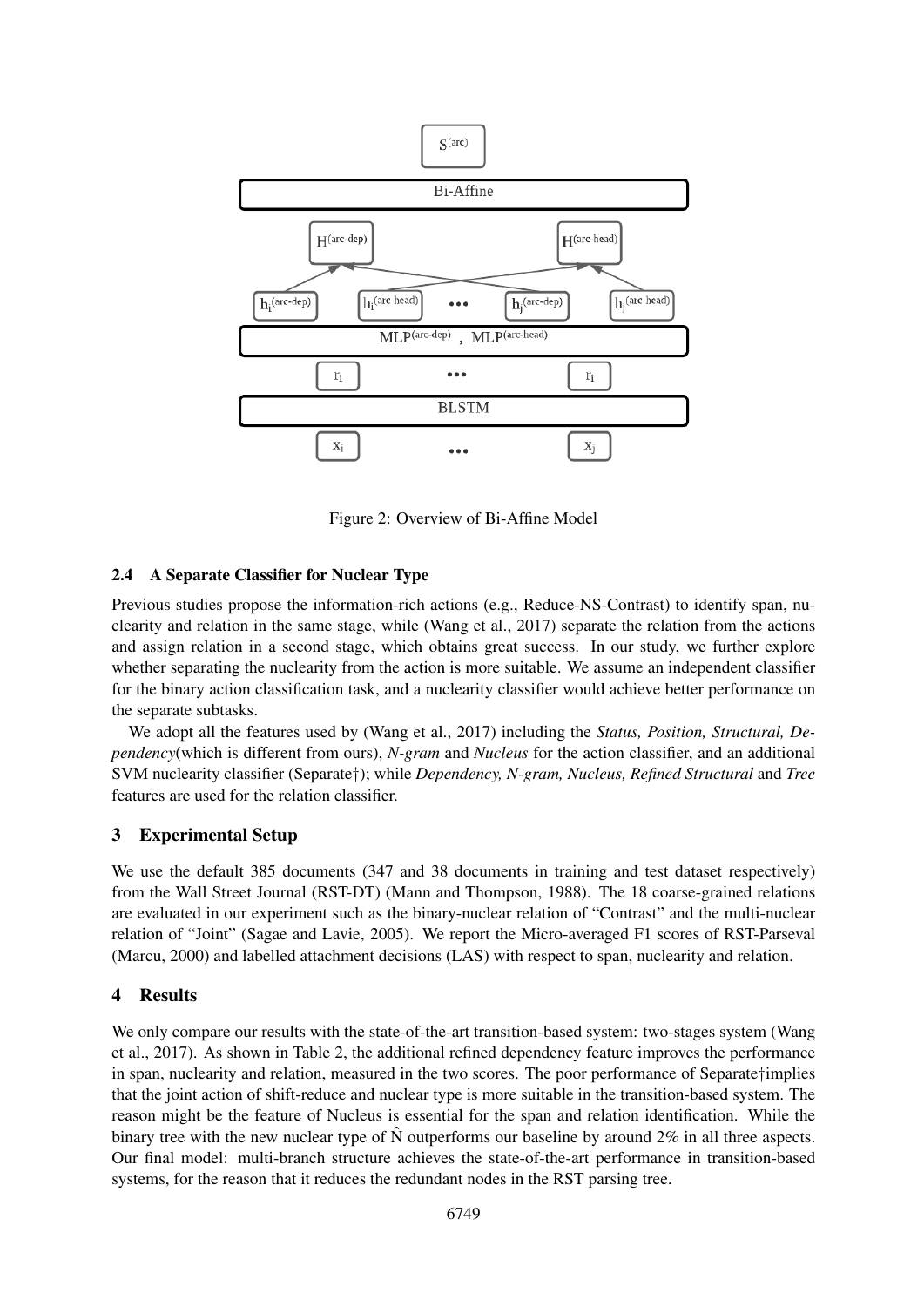To further examine whether our approach improve the performance of the multi-nuclear relations, we present the scores of Joint, Same-Unit and Topic-Change in Table 3. Compared to the two-stage system, the F1-score of these relations using our methods improves. Specifically, the binary tree structure is more capable of capturing the relation of Joint and Same-Unit, and the multi-branch tree structure is more capable of capturing Topic-Change relation (the dramatic improvement of Topic-Change might due to its small frequency in the test dataset).

| Model                          | RST-Parseval |                   |          | LAS   |            |          |
|--------------------------------|--------------|-------------------|----------|-------|------------|----------|
|                                | Span         | <b>Nuclearity</b> | Relation | Span  | Nuclearity | Relation |
| Two Stages (Wang et al., 2017) | 86           | 72.4              | 59.7     | 73    | 61.27      | 51.26    |
| Two Stages†                    | 87.63        | 74.52             | 60.33    | 75.26 | 64.34      | 49.62    |
| Separate <sup>†</sup>          | 58.13        | 31.32             | 9.26     | 16.26 | 4.18       | 5.57     |
| Binary <sup>+</sup>            | 87.9         | 74.86             | 62.6     | 75.45 | 63.57      | 53.18    |
| Multi <sup>+</sup>             | 88.39        | 75.78             | 63.05    | 76.47 | 65.32      | 53.93    |
| Human                          | 88.7         | 77 7              | 65.8     | 78.7  | 66.8       | 57.1     |

Table 2: Micro-averaged F1 scores of RST-Parseval and LAS, †represents the incorporation of refined dependency features

| Model                          | Joint | Same-Unit | Topic-Change |
|--------------------------------|-------|-----------|--------------|
| Two Stages (Wang et al., 2017) | 38.9  | 72.45     | 4.76         |
| Two Stages <sup>†</sup>        | 34.6  | 69.04     | 5.8          |
| Binary <sup>†</sup>            | 41.54 | 73.88     | 8.7          |
| Multi <sup>+</sup>             | 33.7  | 72.39     | 28.57        |

Table 3: F1-score of relations using LAS metric

## 5 Conclusions

In this paper, we come up with a new nuclear type " $\hat{N}$ " for the multi-nuclear relation, and a new action "R" to construct a multi-branch tree, with the additional refined dependency feature for the texts. We find that " $\hat{N}$ " is effective in distinguishing from the binary-nuclear type, resulting a better performance on the multi-nuclear relations identifications. The newly designed action  $\hat{R}$ , remaining the original tree structure, helps to prevent from creating the redundant nodes in the right-heavy binary tree, thus achieving the state-of-the-art performance.

We find that the F1-score of Topic-Change is extremely low in comparison with to the other multinuclear relations, due to its sparsity; on the other hand, Topic-Change is a relation which benefits from global information. Therefore, we plan to design a top-down manner system to capture more global information in the future. We also find that the joint action of shift-reduce and nuclear type is more suitable in the transition-based system, and an analysis of which feature is essential in identifying the spans, nuclearity and relations is worth exploring in the future.

#### References

Timothy Dozat and Christopher D Manning. 2016. Deep biaffine attention for neural dependency parsing. *arXiv preprint arXiv:1611.01734*.

Peter Jansen, Mihai Surdeanu, and Peter Clark. 2014. Discourse complements lexical semantics for non-factoid answer reranking. In *Proceedings of the 52nd Annual Meeting of the Association for Computational Linguistics (Volume 1: Long Papers)*, pages 977–986.

Fajri Koto, Jey Han Lau, and Timothy Baldwin. 2019. Improved document modelling with a neural discourse parser. *arXiv preprint arXiv:1911.06919*.